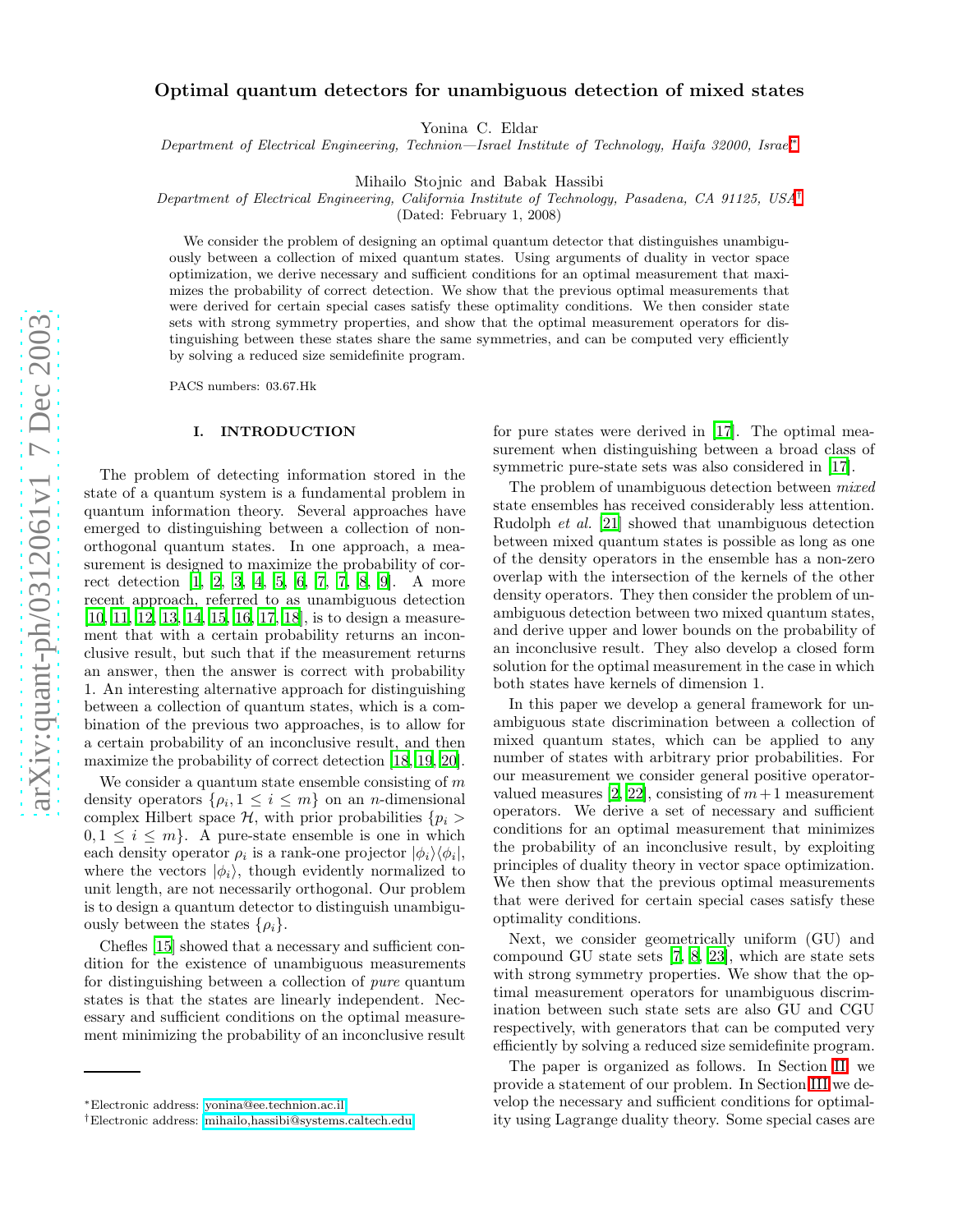considered in Section [IV.](#page-3-0) In Section [V](#page-4-0) we consider the problem of distinguishing between a collection of states with a broad class of symmetry properties.

# II. PROBLEM FORMULATION

<span id="page-1-0"></span>Assume that a quantum channel is prepared in a quantum state drawn from a collection of mixed states, represented by density operators  $\{\rho_i, 1 \leq i \leq m\}$  on an ndimensional complex Hilbert space  $H$ . We assume without loss of generality that the eigenvectors of  $\rho_i$ ,  $1 \leq i \leq$ m, collectively span[\[31\]](#page-8-20)  $H$ .

To detect the state of the system a measurement is constructed comprising  $m + 1$  measurement operators  $\{\Pi_i, 0 \leq i \leq m\}$  that satisfy

$$
\Pi_i \ge 0, \quad 0 \le i \le m;
$$
  

$$
\sum_{i=0}^m \Pi_i = I.
$$
 (1)

<span id="page-1-1"></span>The measurement operators are constructed so that either the state is correctly detected, or the measurement returns an inconclusive result. Thus, each of the operators  $\Pi_i, 1 \leq i \leq m$  correspond to detection of the corresponding states  $\rho_i, 1 \leq i \leq m$ , and  $\Pi_0$  corresponds to an inconclusive result.

Given that the state of the system is  $\rho_j$ , the probability of obtaining outcome i is  $\text{Tr}(\rho_j \Pi_i)$ . Therefore, to ensure that each state is either correctly detected or an inconclusive result is obtained, we must have

<span id="page-1-2"></span>
$$
\text{Tr}(\rho_j \Pi_i) = \eta_i \delta_{ij}, \quad 1 \le i, j \le m,
$$
 (2)

for some  $0 \leq \eta_i \leq 1$ . Since from [\(1\)](#page-1-1),  $\Pi_0 = I - \sum_{i=1}^m \Pi_i$ , [\(2\)](#page-1-2) implies that  $\text{Tr}(\rho_i \Pi_0) = 1 - \eta_i$ , so that given that the state of the system is  $\rho_i$ , the state is correctly detected with probability  $\eta_i$ , and an inconclusive result is returned with probability  $1 - \eta_i$ .

It was shown in [\[15\]](#page-8-11) that for pure-state ensembles consisting of rank-one density operators  $\rho_i = |\phi_i\rangle \langle \phi_i|, (2)$  $\rho_i = |\phi_i\rangle \langle \phi_i|, (2)$ can be satisfied if and only if the vectors  $|\phi_i\rangle$  are linearly independent. For mixed states, it was shown in [\[21\]](#page-8-17) that [\(2\)](#page-1-2) can be satisfied if and only if one of the density operators  $\rho_i$  has a non-zero overlap with the intersection of the kernels of the other density operators. Specifically, denote by  $\mathcal{K}_i$  the null space of  $\rho_i$  and let

<span id="page-1-4"></span>
$$
\mathcal{S}_i = \bigcap_{j=1, j \neq i}^m \mathcal{K}_j \tag{3}
$$

denote the intersection of  $\mathcal{K}_j, 1 \leq j \leq m, j \neq i$ . Then to satisfy [\(2\)](#page-1-2) the eigenvectors of  $\Pi_i$  must be contained in  $S_i$  and must not be entirely contained in  $\mathcal{K}_i$ . This implies that  $\mathcal{K}_i$  must not be entirely contained in  $\mathcal{S}_i$ . Some examples of mixed states for which unambiguous detection is possible are given in [\[21\]](#page-8-17).

If the state  $\rho_i$  is prepared with prior probability  $p_i$ , then the total probability of correctly detecting the state is

$$
P_D = \sum_{i=1}^{m} p_i \text{Tr}(\rho_i \Pi_i). \tag{4}
$$

<span id="page-1-3"></span>Our problem therefore is to choose the measurement operators  $\Pi_i, 0 \leq i \leq m$  to maximize  $P_D$ , subject to the constraints [\(1\)](#page-1-1) and

$$
\text{Tr}(\rho_j \Pi_i) = 0, \quad 1 \le i, j \le m, i \ne j. \tag{5}
$$

To satisfy [\(5\)](#page-1-3),  $\Pi_i$  must lie in  $S_i$  defined by [\(3\)](#page-1-4), so that

<span id="page-1-5"></span>
$$
\Pi_i = P_i \Pi_i P_i, \quad 1 \le i \le m,
$$
\n(6)

where  $P_i$  is the orthogonal projection onto  $S_i$ . Denoting by  $\Theta_i$  an  $n \times r$  matrix whose columns form an arbitrary orthonormal basis for  $S_i$ , where  $r = \dim(S_i)$ , we can express  $P_i$  as  $P_i = \Theta_i \Theta_i^*$ . From [\(6\)](#page-1-5) and [\(1\)](#page-1-1) we then have that

$$
\Pi_i = \Theta_i \Delta_i \Theta_i^*, \quad 1 \le i \le m,
$$
\n(7)

<span id="page-1-6"></span>where  $\Delta_i = \Theta_i^* \Pi_i \Theta_i$  is an  $r \times r$  matrix satisfying

<span id="page-1-7"></span>
$$
\Delta_i \ge 0, \quad 1 \le i \le m; \sum_{i=1}^m \Theta_i \Delta_i \Theta_i^* \le I.
$$
\n(8)

Therefore, our problem reduces to maximizing

<span id="page-1-8"></span>
$$
P_D = \sum_{i=1}^{m} p_i \text{Tr}(\rho_i \Theta_i \Delta_i \Theta_i^*), \tag{9}
$$

subject to [\(8\)](#page-1-6).

To show that the problem of [\(9\)](#page-1-7) and [\(8\)](#page-1-6) does not depend on the choice of orthonormal basis  $\Theta_i$ , we note that any orthonormal basis for  $S_i$  can be expressed as the columns of  $\Psi_i$ , where  $\Psi_i = \Theta_i U_i$  for some  $r \times r$  unitary matrix  $U_i$ . Substituting  $\Psi_i$  instead of  $\Theta_i$  in [\(9\)](#page-1-7) and [\(8\)](#page-1-6), our problem becomes that of maximizing

$$
P_D = \sum_{i=1}^{m} p_i \text{Tr}(\rho_i \Psi_i \Delta_i \Psi_i^*) = \sum_{i=1}^{m} p_i \text{Tr}(\rho_i \Theta_i \Delta_i^{\prime} \Theta_i^*), \tag{10}
$$

<span id="page-1-9"></span>where  $\Delta'_i = U_i \Delta_i U_i^*$ , subject to

$$
\Delta_i \ge 0, \quad 1 \le i \le m;
$$
  

$$
\sum_{i=1}^m \Psi_i \Delta_i \Psi_i^* = \sum_{i=1}^m \Theta_i \Delta_i' \Theta_i^* \le I.
$$
 (11)

Since  $\Delta_i \geq 0$  if and only if  $\Delta'_i \geq 0$ , the problem of [\(10\)](#page-1-8) and [\(11\)](#page-1-9) is equivalent to that of [\(9\)](#page-1-7) and [\(8\)](#page-1-6).

Equipped with the standard operations of addition and multiplication by real numbers, the space  $\beta$  of all Hermitian  $n \times n$  matrices is an  $n^2$ -dimensional *real* vector space. As noted in [\[21](#page-8-17)], by choosing an appropriate basis for  $\mathcal{B}$ , the problem of maximizing  $P_D$  subject to  $(8)$  can be put in the form of a standard semidefinite programming problem, which is a convex optimization problem; for a detailed treatment of semidefinite programming problems see,  $e.g., [24, 25, 26, 27].$  $e.g., [24, 25, 26, 27].$  $e.g., [24, 25, 26, 27].$  $e.g., [24, 25, 26, 27].$  $e.g., [24, 25, 26, 27].$  $e.g., [24, 25, 26, 27].$  $e.g., [24, 25, 26, 27].$  By exploiting the many well known algorithms for solving semidefinite programs [\[27\]](#page-8-24), e.g., interior point methods[\[32\]](#page-8-25) [\[24,](#page-8-21) [26\]](#page-8-23), the optimal measurement can be computed very efficiently in polynomial time within any desired accuracy.

Using elements of duality theory in vector space optimization, in the next section we derive necessary and sufficient conditions on the measurement operators  $\Pi_i =$  $\Theta_i \Delta_i \Theta_i^*$  to maximize  $P_D$  of [\(9\)](#page-1-7) subject to [\(8\)](#page-1-6).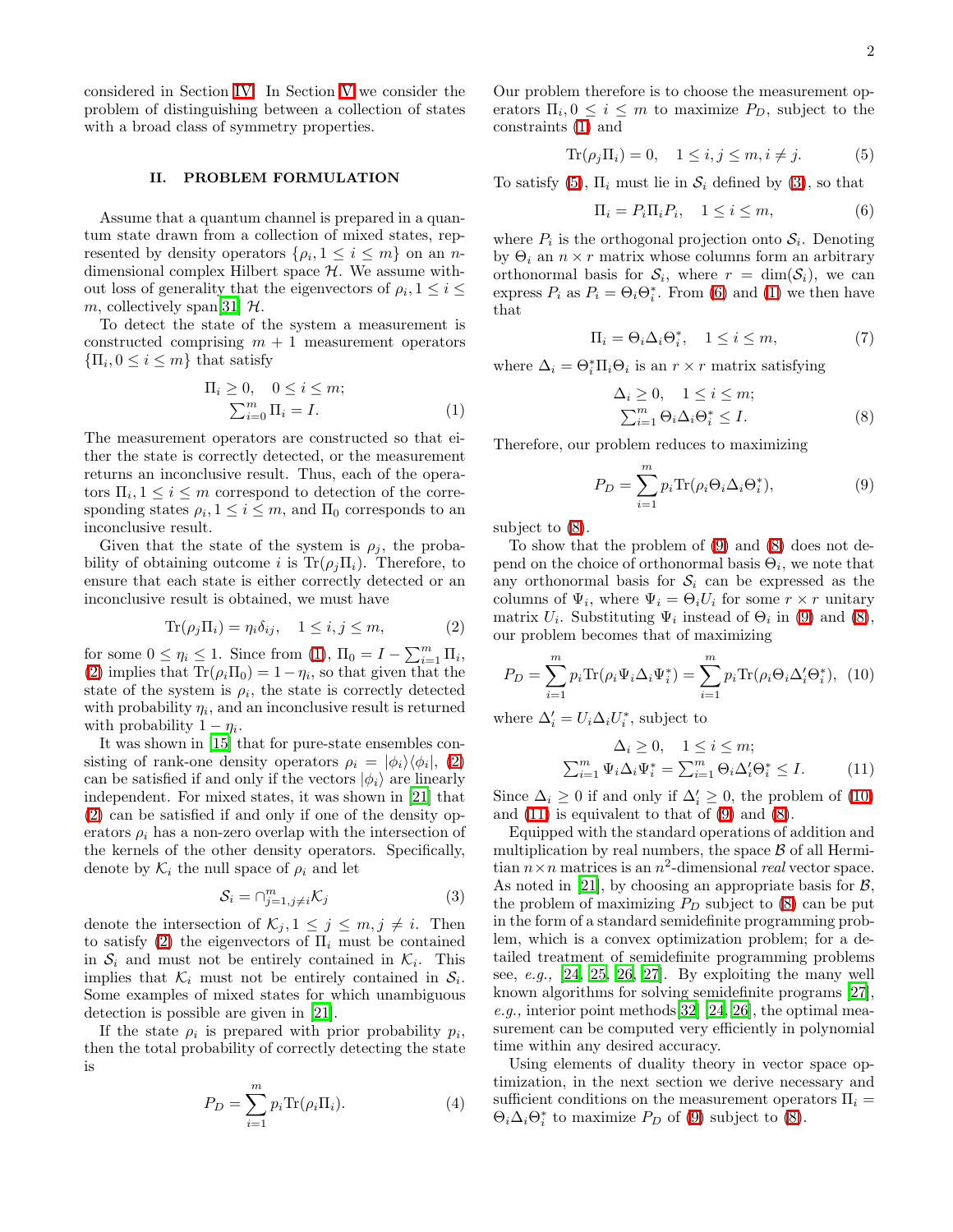# <span id="page-2-0"></span>III. CONDITIONS FOR OPTIMALITY

#### A. Dual Problem Formulation

To derive necessary and sufficient conditions for optimality on the matrices  $\Delta_i$  we first derive a dual problem, using Lagrange duality theory [\[28](#page-8-26)].

Denote by  $\Lambda$  the set of all ordered sets  $\Pi$  =  $\{\Pi_i = \Theta_i \Delta_i \Theta_i^*\}_{i=1}^m$  satisfying [\(8\)](#page-1-6) and define  $J(\Pi)$  =  $\sum_{i=1}^{m} p_i \text{Tr}(\rho_i \Theta_i \Delta_i \overline{\Theta_i^*})$ . Then our problem is

<span id="page-2-1"></span>
$$
\max_{\Pi \in \Lambda} J(\Pi). \tag{12}
$$

We refer to this problem as the primal problem, and to any  $\Pi \in \Lambda$  as a primal feasible point. The optimal value of  $J(\Pi)$  is denoted by J.

To develop the dual problem associated with [\(12\)](#page-2-1) we first compute the Lagrange dual function, which is given by

$$
g(Z) = \min_{\Delta_i \ge 0} \left\{ -\sum_{i=1}^m p_i \text{Tr}(\rho_i \Theta_i \Delta_i \Theta_i^*) + \right\}
$$

$$
+ \text{Tr}\left(Z\left(\sum_{i=0}^m \Theta_i \Delta_i \Theta_i^* - I\right)\right) \right\}
$$

$$
= \min_{\Delta_i \ge 0} \left\{\sum_{i=1}^m \text{Tr}\left(\Delta_i \Theta_i^*(Z - p_i \rho_i) \Theta_i\right) - \text{Tr}(Z)\right\}, (13)
$$

where  $Z \geq 0$  is the Lagrange dual variable. Since  $\Delta_i \geq 0, 1 \leq i \leq m$ , we have that  $\text{Tr}(\Delta_i X) \geq 0$  for any  $X \geq 0$ . If X is not positive semidefinite, then we can always choose  $\Delta_i$  such that Tr( $\Delta_i X$ ) is unbounded below. Therefore,

$$
g(Z) = \begin{cases} -\text{Tr}(Z), & A_i \ge 0, 1 \le i \le m, Z \ge 0; \\ -\infty, & \text{otherwise}, \end{cases}
$$
(14)

where

$$
A_i = \Theta_i^*(Z - p_i \rho_i)\Theta_i, \quad 1 \le i \le m. \tag{15}
$$

It follows that the dual problem associated with [\(12\)](#page-2-1) is

<span id="page-2-3"></span>
$$
\min_{Z} \text{Tr}(Z) \tag{16}
$$

<span id="page-2-4"></span>subject to

$$
\Theta_i^*(Z - p_i \rho_i) \Theta_i \ge 0, \quad 1 \le i \le m; Z \ge 0.
$$
 (17)

Denoting by  $\Gamma$  the set of all Hermitian operators  $Z$  such that  $\Theta_i^*(Z - p_i \rho_i) \Theta_i \geq 0, 1 \leq i \leq m$  and  $Z \geq 0$ , and defining  $T(Z) = \text{Tr}(Z)$ , the dual problem can be written as

$$
\min_{Z \in \Gamma} T(Z). \tag{18}
$$

We refer to any  $Z \in \Gamma$  as a dual feasible point. The optimal value of  $T(Z)$  is denoted by T.

#### B. Optimality Conditions

<span id="page-2-5"></span>We can immediately verify that both the primal and the dual problem are strictly feasible. Therefore, their optimal values are attainable and the duality gap is zero  $[27], i.e.,$  $[27], i.e.,$ 

$$
\widehat{J} = \widehat{T}.\tag{19}
$$

<span id="page-2-2"></span>In addition, for any  $\Pi = {\Pi_i = \Theta_i \Delta_i \Theta_i^* }_{i=1}^m \in \Lambda$  and  $Z \in \Gamma$ ,

$$
T(Z) - J(\Pi) =
$$
  
= Tr  $\left( \sum_{i=1}^{m} \Theta_i \Delta_i \Theta_i^* (Z - p_i \rho_i) + \Pi_0 Z \right)$   
 $\geq 0,$  (20)

where  $\Pi_0 = I - \sum_{i=1}^m \Theta_i \Delta_i \Theta_i^* \geq 0$ . Note, that [\(20\)](#page-2-2) can be used to develop an upper bound on the optimal probability of correct detection  $\hat{J}$ . Indeed, since for any  $Z \in \Gamma$ ,  $T(Z) > J(\Pi)$ , we have that  $\widehat{J} \leq T(Z)$  for any dual feasible Z.

Now, let  $\hat{\Pi}_i = \Theta_i \hat{\Delta}_i \Theta_i^*$ Now, let  $\Pi_i = \Theta_i \Delta_i \Theta_i^*$ ,  $1 \leq i \leq m$  and  $\Pi_0 = I - \sum_{i=1}^m \widehat{\Pi}_i$  denote the optimal measurement operators that maximize [\(9\)](#page-1-7) subject to [\(8\)](#page-1-6), and let  $\hat{Z}$  denote the optimal Z that minimizes  $(16)$  subject to  $(17)$ . From  $(19)$  and [\(20\)](#page-2-2) we conclude that

<span id="page-2-6"></span>
$$
\operatorname{Tr}\left(\sum_{i=1}^{m}\widehat{\Pi}_{i}\Theta_{i}^{*}(\widehat{Z}-p_{i}\rho_{i})\Theta_{i}+\widehat{\Pi}_{0}\widehat{Z}\right)=0.\tag{21}
$$

Since  $\widehat{\Delta}_i \geq 0$ ,  $\widehat{Z} \geq 0$  and  $\Theta_i^*(\widehat{Z} - p_i \rho_i) \Theta_i \geq 0, 1 \leq i \leq m$ , [\(21\)](#page-2-6) is satisfied if and only if

$$
\widehat{Z}\widehat{\Pi}_0 = 0\tag{22}
$$

$$
\Theta_i^*(\widehat{Z} - p_i \rho_i) \Theta_i \widehat{\Delta}_i = 0, \quad 1 \le i \le m. \tag{23}
$$

<span id="page-2-7"></span>Once we find the optimal  $\widehat{Z}$  that minimizes the dual problem  $(16)$ , the constraints  $(22)$  and  $(23)$  are necessary and sufficient conditions on the optimal measurement operators  $\Pi_i$ . We have already seen that these conditions are necessary. To show that they are sufficient, we note that if a set of feasible measurement operators  $\Pi_i$  satisfies [\(22\)](#page-2-7) and [\(23\)](#page-2-7), then  $\text{Tr}\left(\sum_{i=1}^m\widehat{\Delta}_i\Theta_i^*(\widehat{Z}-p_i\rho_i)\Theta_i+\widehat{\Pi}_0\widehat{Z}\right) \;=\; 0 \;\text{ so that from}$  $(20), J(\widehat{\Pi}) = T(\widehat{Z}) = \widehat{J}.$  $(20), J(\widehat{\Pi}) = T(\widehat{Z}) = \widehat{J}.$ 

We summarize our results in the following theorem:

<span id="page-2-8"></span>**Theorem 1.** Let  $\{\rho_i, 1 \leq i \leq m\}$  denote a set of density operators with prior probabilities  $\{p_i > 0, 1 \leq i \leq m\},\$ and let  $\{\Theta_i, 1 \leq i \leq m\}$  denote a set of matrices such that the columns of  $\Theta_i$  form an orthonormal basis for  $S_i = \bigcap_{j=1, j\neq i}^m \mathcal{K}_j$ , where  $\mathcal{K}_i$  the null space of  $\rho_i$ . Let Λ denote the set of all ordered sets of Hermitian measurement operators  $\Pi = {\Pi_i}_{i=0}^m$  that satisfy  $\Pi_i \geq 0$ ,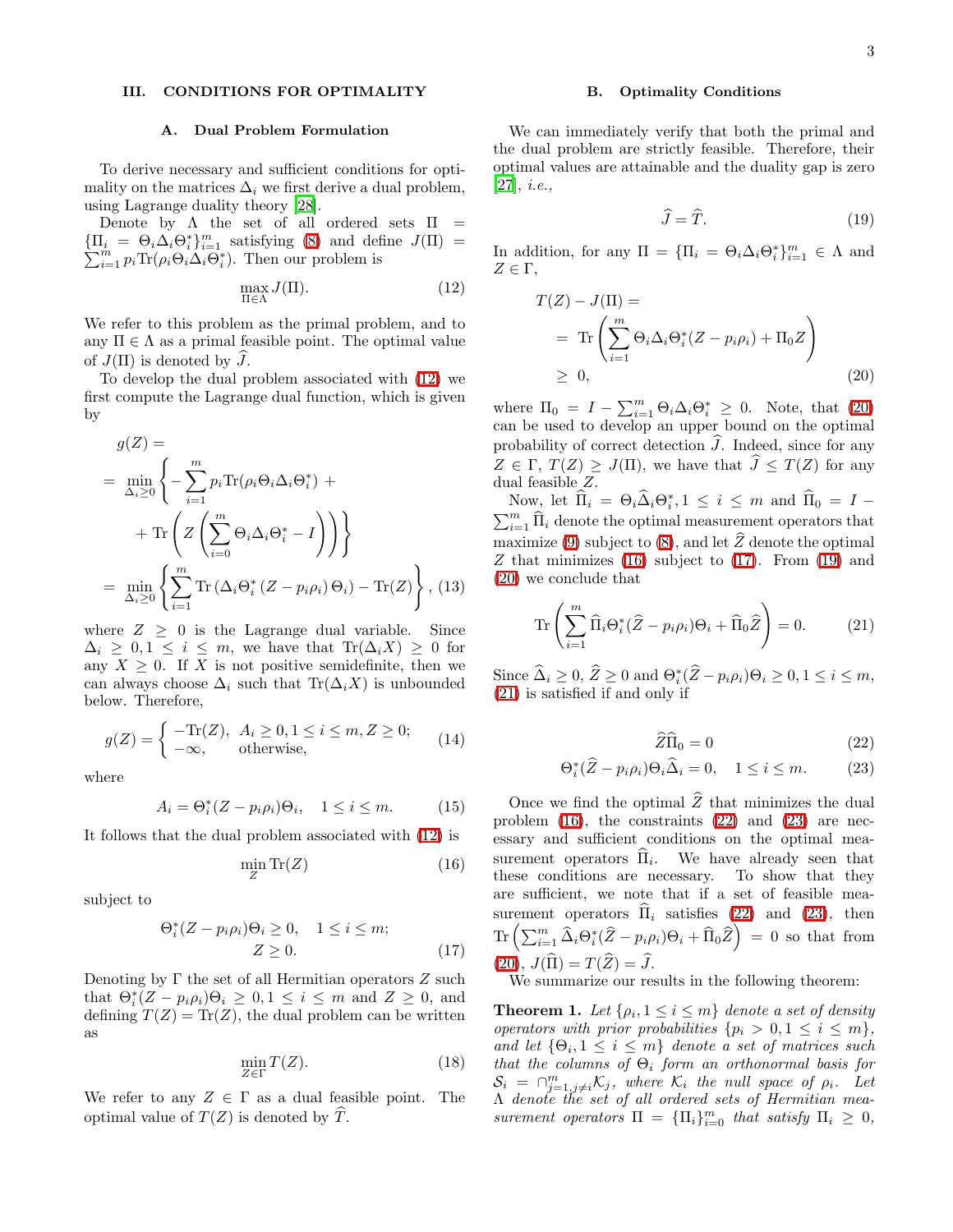$\sum_{i=0}^{m} \Pi_i = I$ , and  $Tr(\rho_j \Pi_i) = 0, 1 \leq i \leq m, i \neq j$  and Let  $\Gamma$  denote the set of Hermitian matrices Z such that  $Z \geq 0, \ \Theta_i^*(Z - p_i \rho_i) \Theta_i, 1 \leq i \leq m.$  Consider the problem  $\max_{\Pi \in \Lambda} J(\Pi)$  and the dual problem  $\min_{Z \in \Gamma} T(Z)$ , where  $J(\Pi) = \sum_{i=1}^{m} p_i Tr(\rho_i \Pi_i)$  and  $T(Z) = Tr(Z)$ . Then

- 1. For any  $Z \in \Gamma$  and  $\Pi \in \Lambda$ ,  $T(Z) \geq J(\Pi)$ .
- 2. There is an optimal  $\Pi$ , denoted  $\widehat{\Pi}$ , such that  $\widehat{J} =$  $J(\hat{\Pi}) > J(\Pi)$  for any  $\Pi \in \Lambda$ ;
- 3. There is an optimal Z, denoted  $\widehat{Z}$  and such that  $\widehat{T} = T(\widehat{Z}) \leq T(Z)$  for any  $Z \in \Gamma$ ;
- $\hat{T} = \hat{J}$ ;
- 5. Necessary and sufficient conditions on the optimal measurement operators  $\hat{\Pi}_i$  are that there exists a  $Z \in \Gamma$  such that

$$
Z\widehat{\Pi}_0 = 0 \tag{24}
$$

$$
\Theta_i^*(Z - p_i \rho) \Theta_i \widehat{\Delta}_i = 0, \quad 1 \le i \le m,
$$
 (25)

where  $\widehat{\Pi}_i = \Theta_i \widehat{\Delta}_i \Theta_i^*, 1 \leq i \leq m$ , and  $\widehat{\Delta}_i \geq 0$ .

6. Given  $\widehat{Z}$ , necessary and sufficient conditions on the optimal measurement operators  $\hat{\Pi}_i$  are

$$
\widehat{Z}\widehat{\Pi}_0 = 0 \tag{26}
$$

$$
\Theta_i^*(\widehat{Z} - p_i \rho_i) \Theta_i \widehat{\Delta}_i = 0, \quad 1 \le i \le m. \tag{27}
$$

Although the necessary and sufficient conditions of Theorem [1](#page-2-8) are hard to solve, they can be used to verify a solution and to gain some insight into the optimal measurement operators. In the next section we show that the previous optimal measurements that were derived in the literature for certain special cases satisfy these optimality conditions.

IV. SPECIAL CASES

<span id="page-3-0"></span>We now consider two special cases that where addressed in [\[21\]](#page-8-17), for which a closed form solution exists. In Section [IV A](#page-3-1) we consider the case in which the spaces  $S_i$ defined by [\(3\)](#page-1-4) are orthogonal, and in Section [IV B](#page-3-2) we consider the problem of distinguishing unambiguously between two density operators with  $\dim(\mathcal{S}_i) = 1, 1 \leq i \leq 2$ .

# A. Orthogonal Null Spaces  $S_i$

<span id="page-3-1"></span>The first case we consider is the case in which the null spaces  $S_i$  are orthogonal, so that

$$
P_i P_j = \delta_{ij}, \quad 1 \le i, j, \le m,
$$
\n<sup>(28)</sup>

<span id="page-3-4"></span>where  $P_i$  is an orthogonal projection onto  $S_i$ . It was shown in [\[21\]](#page-8-17) that in this case the optimal measurement operators are

<span id="page-3-3"></span>
$$
\widehat{\Pi}_i = P_i = \Theta_i \Theta_i^*, \quad 1 \le i \le m. \tag{29}
$$

In Appendix [A](#page-6-0) we show that the optimal solution of the dual problem can be expressed as

$$
\widehat{Z} = \sum_{i=1}^{m} p_i P_i \rho_i P_i.
$$
\n(30)

<span id="page-3-2"></span>It can easily be shown that  $\widehat{Z}$  and  $\widehat{\Pi}_i$  of [\(30\)](#page-3-3) and [\(29\)](#page-3-4) satisfy the optimality conditions of Theorem [1.](#page-2-8)

#### <span id="page-3-5"></span>B. Null Spaces of Dimension 1

We now consider the case of distinguishing between two density operators  $\rho_1$  and  $\rho_2$ , where  $S_1$  and  $S_2$  both have dimension equal to 1. In this case, as we show in Appendix [B,](#page-6-1) the optimal dual solution is

$$
\widehat{Z} = \begin{cases}\nd_1 P_1, & d_2 - d_1 |f|^2 \le 0; \\
d_2 P_2, & d_1 - d_2 |f|^2 \le 0; \\
d_2(\Theta_2 + s\Theta_2^{\perp})(\Theta_2 + s\Theta_2^{\perp})^*, & \text{otherwise,} \n\end{cases}
$$
\n(31)

<span id="page-3-8"></span>where  $P_i$  is an orthogonal projection onto  $S_i$ ,  $\Theta_2^{\perp}$  is a unit norm vector in the span of  $\Theta_1$  and  $\Theta_2$  such that  $\Theta_2^* \Theta_2^{\perp} = 0$ , and

<span id="page-3-6"></span>
$$
d_i = p_i \Theta_i^* \rho_i \Theta_i, \quad 1 \le i \le 2; \ns = \frac{f^*}{e^*} \left( \sqrt{\frac{d_1}{d_2 |f|^2}} - 1 \right); \nf = \Theta_2^* \Theta_1; \ne = (\Theta_2^{\perp})^* \Theta_1.
$$
\n(32)

The optimal measurement operators for this case were developed in [\[21\]](#page-8-17), and can be written as

$$
\{\widehat{\Pi}_i\}_{i=1}^2 = \begin{cases}\n\widehat{\Pi}_1 = P_1, \widehat{\Pi}_2 = 0, & d_2 - d_1 |f|^2 \le 0; \\
\widehat{\Pi}_1 = 0, \widehat{\Pi}_2 = P_2, & d_1 - d_2 |f|^2 \le 0; \\
\widehat{\Pi}_1 = \alpha_1 P_1, \widehat{\Pi}_2 = \alpha_2 P_2, & \text{otherwise,} \n\end{cases}
$$
\n(33)

where

$$
\alpha_1 = \frac{1 - \sqrt{\frac{d_2 |f|^2}{d_1}}}{1 - |f|^2};
$$
  
\n
$$
\alpha_2 = \frac{1 - \sqrt{\frac{d_1 |f|^2}{d_2}}}{1 - |f|^2}.
$$
\n(34)

<span id="page-3-7"></span>We now show that  $\hat{Z}$  and  $\hat{\Pi}$  of [\(31\)](#page-3-5) and [\(33\)](#page-3-6) satisfy the optimality conditions of Theorem [1.](#page-2-8) To this end we note that from [\(33\)](#page-3-6),

$$
\{\hat{\Delta}_i\}_{i=1}^2 = \begin{cases}\n\hat{\Delta}_1 = 1, \hat{\Delta}_2 = 0, & d_2 - d_1 |f|^2 \le 0; \\
\hat{\Delta}_1 = 0, \hat{\Delta}_2 = 1, & d_1 - d_2 |f|^2 \le 0; \\
\hat{\Delta}_1 = \alpha_1, \hat{\Delta}_2 = \alpha_2, & \text{otherwise.} \n\end{cases}
$$
\n(35)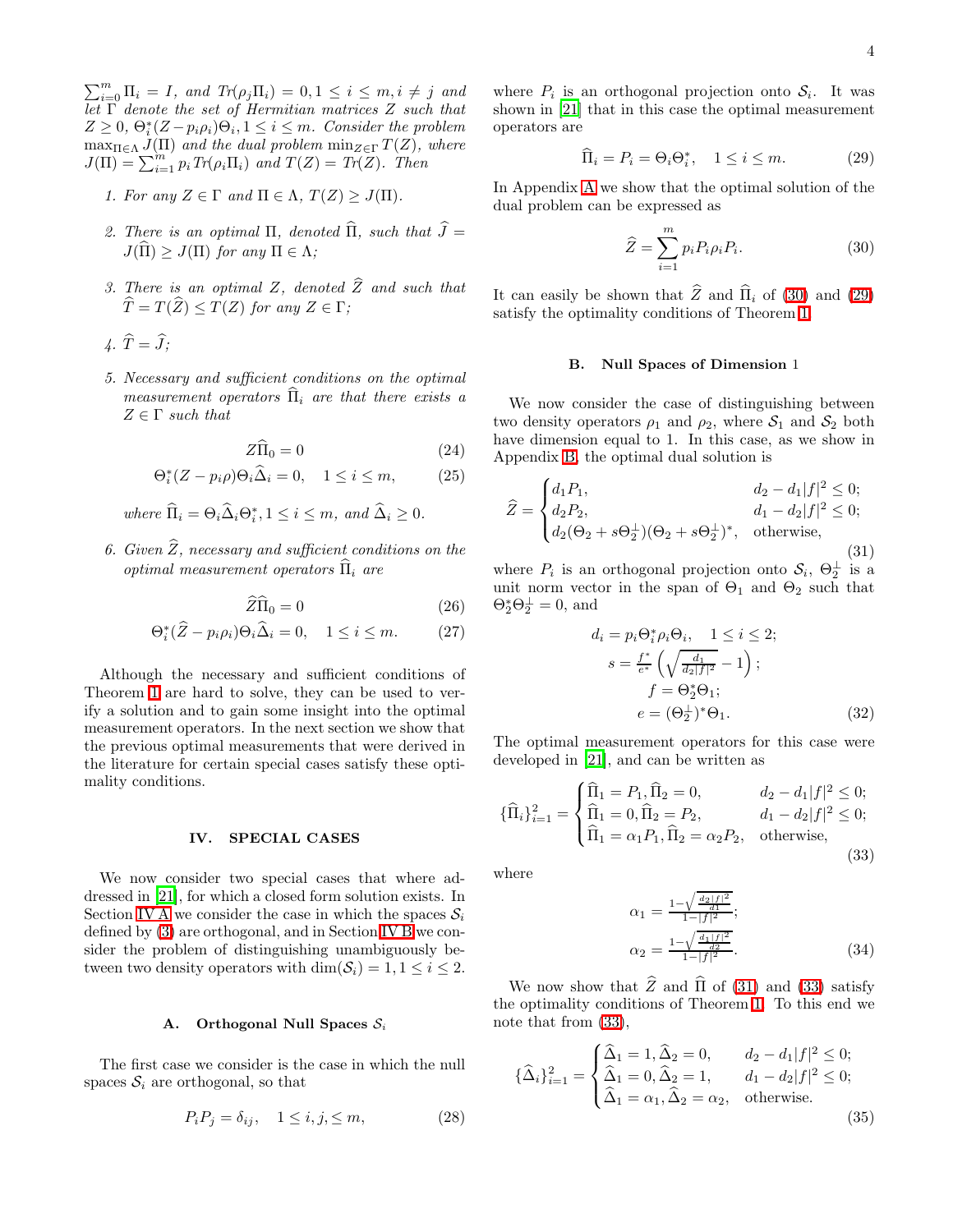<span id="page-4-4"></span>From [\(31\)](#page-3-5)–[\(35\)](#page-3-7) we have that if  $d_2 - d_1 |f|^2 \leq 0$ , then

$$
\Theta_{1}^{*}(\hat{Z} - p_{1}\rho_{1})\Theta_{1}\hat{\Delta}_{1} = d_{1} - \Theta_{1}^{*}p_{1}\rho_{1}\Theta_{1} = 0;
$$

$$
\Theta_{2}^{*}(\hat{Z} - p_{2}\rho_{2})\Theta_{2}\hat{\Delta}_{2} = 0;
$$

$$
\hat{Z}\hat{\Pi}_{0} = \hat{Z}(I - \hat{\Pi}_{1}) = d_{1}\Theta_{1}\Theta_{1}^{*} - d_{1}\Theta_{1}\Theta_{1}^{*} = 0.
$$
 (36)

Similarly, if  $d_1 - d_2 |f|^2 \leq 0$ , then

$$
\Theta_1^*(\hat{Z} - p_1\rho_1)\Theta_1\hat{\Delta}_1 = 0; \n\Theta_2^*(\hat{Z} - p_2\rho_2)\Theta_2\hat{\Delta}_2 = d_2 - \Theta_2^*p_2\rho_2\Theta_2 = 0; \n\hat{Z}\hat{\Pi}_0 = \hat{Z}(I - \hat{\Pi}_2) = d_2\Theta_2\Theta_2^* - d_2\Theta_2\Theta_2^* = 0.
$$
\n(37)

Finally, if neither of the conditions  $d_1 - d_2 |f|^2 \leq 0$ ,  $d_2$  $d_1|f|^2 \leq 0$  hold, then

$$
\Theta_1^*(\hat{Z} - p_1 \rho_1) \Theta_1 \hat{\Delta}_1 =
$$
  
=  $(d_2(f^* + e^*s)(f^* + e^*s)^* - d_1) \frac{1 - \sqrt{\frac{d_2|f|^2}{d_1}}}{1 - |f|^2}$   
=  $\left(d_2|f|^2 \left(\sqrt{\frac{d_1}{d_2|f|^2}}\right)^2 - d_1\right) \frac{1 - \sqrt{\frac{d_2|f|^2}{d_1}}}{1 - |f|^2}$   
= 0, (38)

$$
\Theta_2^*(\hat{Z} - p_2 \rho_2) \Theta_2 \hat{\Delta}_2 = (\Theta_2^* \hat{Z} \Theta_2 - d_2) \frac{1 - \sqrt{\frac{d_1 |f|^2}{d_2}}}{1 - |f|^2}
$$
  
= 0, (39)

<span id="page-4-3"></span>and

$$
\widehat{Z}\widehat{\Pi}_0 = \widehat{Z} - \widehat{Z}\widehat{\Pi}_1 - \widehat{Z}\widehat{\Pi}_2 \n= \widehat{Z} - \widehat{\Delta}_1 \widehat{Z} \Theta_1 \Theta_1^* - \widehat{\Delta}_2 \widehat{Z} \Theta_2 \Theta_2^*.
$$
\n(40)

<span id="page-4-1"></span>To show that  $\widehat{Z}\widehat{\Pi}_0 = 0$ , we note that

$$
\hat{Z}\Theta_1\Theta_1^* = d_2(|f|^2 + s^*e f^*)\Theta_2\Theta_2^*
$$
  
+  $d_2(s|f|^2 + ss^*e f^*)\Theta_2^{\perp}\Theta_2^*$   
+  $d_2(e^*f + s^*|e|^2)\Theta_2\Theta_2^{\perp*}$   
+  $d_2(se^*f + ss^*|e|^2)\Theta_2^{\perp}\Theta_2^{\perp*}$ , (41)

<span id="page-4-2"></span>and

<span id="page-4-5"></span>
$$
\widehat{Z}\Theta_2\Theta_2^* = d_2\Theta_2\Theta_2^* + d_2s\Theta_2^{\perp}\Theta_2^*.
$$
 (42)

Substituting [\(41\)](#page-4-1) and [\(42\)](#page-4-2) into [\(40\)](#page-4-3), and after some algebraic manipulations, we have that

$$
\widehat{Z}\widehat{\Pi}_0 = \widehat{Z} - \widehat{\Delta}_1 \widehat{Z} \Theta_1 \Theta_1^* - \widehat{\Delta}_2 \widehat{Z} \Theta_2 \Theta_2^* = 0.
$$
 (43)

Combining  $(36)$ – $(43)$  we conclude that the optimal measurement operators of [\[21](#page-8-17)] satisfy the optimality conditions of Theorem [1.](#page-2-8)

## <span id="page-4-0"></span>V. OPTIMAL DETECTION OF SYMMETRIC STATES

We now consider the case in which the quantum state ensemble has symmetry properties referred to as geometric uniformity (GU) and compound geometric uniformity (CGU). These symmetry properties are quite general, and include many cases of practical interest.

Under a variety of different optimality criteria the optimal measurement for distinguishing between GU and CGU state sets was shown to be GU and CGU respectively [\[7](#page-8-3), [8,](#page-8-4) [17,](#page-8-13) [18](#page-8-14)]. In particular it was shown in [\[17\]](#page-8-13) that the optimal measurement for unambiguous detection between linearly independent GU and CGU pure-states is GU and CGU respectively. We now generalize this result to unambiguous detection of mixed GU and CGU state sets.

## VI. GU STATE SETS

<span id="page-4-6"></span>A GU state set is defined as a set of density operators  $\{\rho_i, 1 \leq i \leq m\}$  such that  $\rho_i = U_i \rho U_i^*$  where  $\rho$  is an arbitrary generating operator and the matrices  $\{U_i, 1 \leq$  $i \leq m$ } are unitary and form an abelian group  $\mathcal{G}$  [\[8](#page-8-4), [29\]](#page-8-27). For concreteness, we assume that  $U_1 = I$ . The group  $G$  is the *generating group* of  $S$ . For consistency with the symmetry of  $S$ , we will assume equiprobable prior probabilities on S.

As we now show, the optimal measurement operators that maximize the probability of correct detection when distinguishing unambiguously between the density operators of a GU state set are also GU with the same generating group. The corresponding generator can be computed very efficiently in polynomial time.

Suppose that the optimal measurement operators that maximize

$$
J(\{\Pi_i\}) = \sum_{i=1}^{m} \text{Tr}(\rho_i \Pi_i)
$$
 (44)

subject to  $(8)$  and  $(5)$  are  $\Pi_i$ , and let  $J = J({\Pi_i}) =$  $\sum_{i=1}^m \text{Tr}(\rho_i \hat{\Pi}_i)$ . Let  $r(j, i)$  be the mapping from  $\mathcal{I} \times \mathcal{I}$  to  $\mathcal{I}$ with  $\mathcal{I} = \{1, \ldots, m\}$ , defined by  $r(j, i) = k$  if  $U_j^* U_i = U_k$ . Then the measurement operators  $\widehat{\Pi}_i^{(j)} = U_j \widehat{\Pi}_{r(j,i)} U_j^*$  and  $\widehat{\Pi}_{0}^{(j)} = I - \sum_{i=1}^{m} \widehat{\Pi}_{i}^{(j)}$  for any  $1 \leq j \leq m$  are also optimal. Indeed, since  $\widehat{\Pi}_i \geq 0, 1 \leq i \leq m$  and  $\sum_{i=1}^m \widehat{\Pi}_i \leq I$ ,  $\widehat{\Pi}_i^{(j)} \geq 0, 1 \leq i \leq m$  and

$$
\sum_{i=1}^{m} \widehat{\Pi}_{i}^{(j)} = U_{j} \left( \sum_{i=1}^{m} \widehat{\Pi}_{i} \right) U_{j}^{*} \le U_{j} U_{j}^{*} = I.
$$
 (45)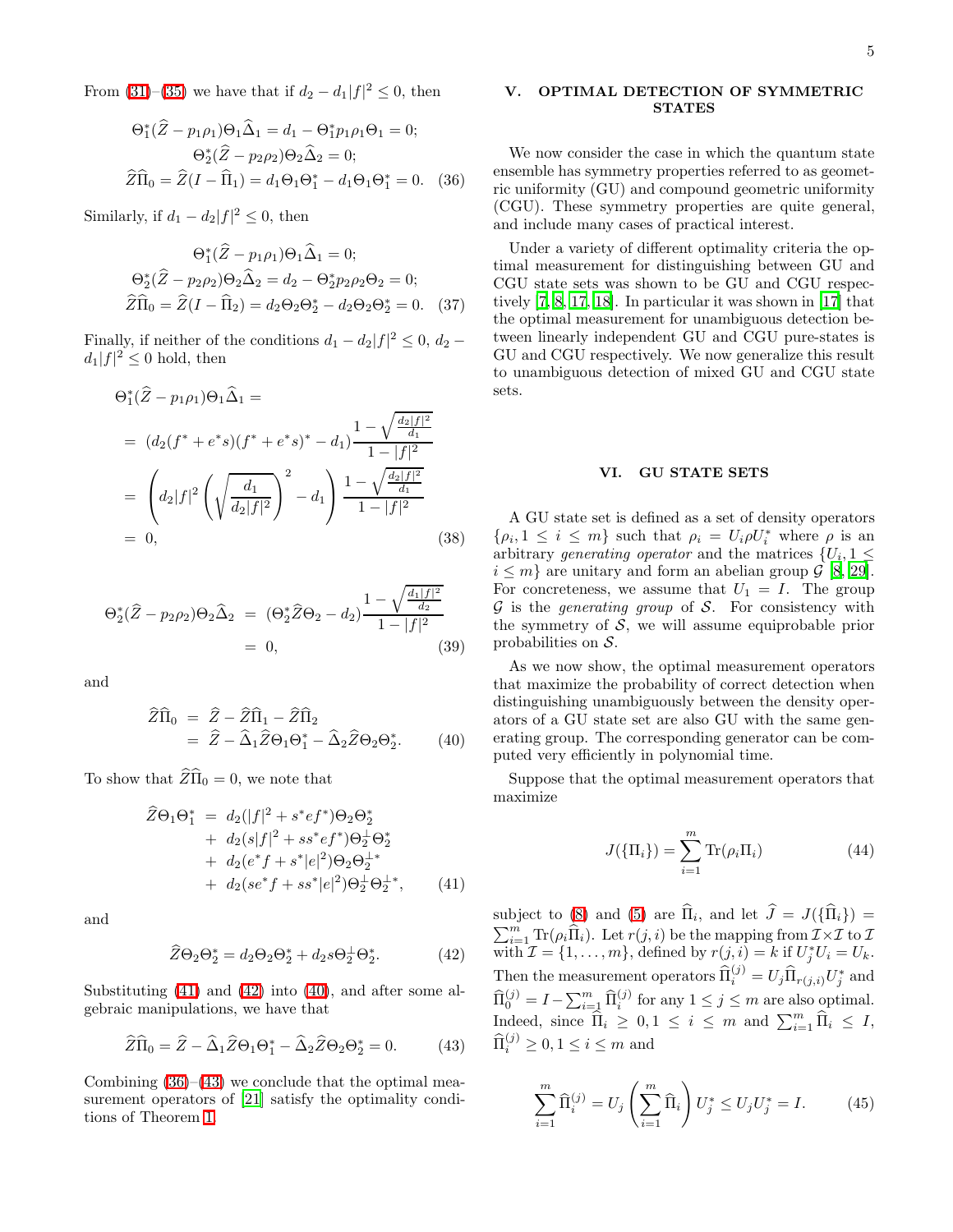Using the fact that  $\rho_i = U_i \rho U_i^*$  for some generator  $\rho$ ,

$$
J(\{\hat{\Pi}_{i}^{(j)}\}) = \sum_{i=1}^{m} \text{Tr}(\rho U_{i}^{*} U_{j} \widehat{\Pi}_{r(j,i)} U_{j}^{*} U_{i})
$$
  
\n
$$
= \sum_{k=1}^{m} \text{Tr}(\rho U_{k}^{*} \widehat{\Pi}_{k} U_{k})
$$
  
\n
$$
= \sum_{i=1}^{m} \text{Tr}(\rho_{i} \widehat{\Pi}_{i})
$$
  
\n
$$
= \widehat{J}. \tag{46}
$$

Finally, for  $l \neq i$ ,

$$
\operatorname{Tr}\left(\rho_l \widehat{\Pi}_i^{(j)}\right) = \operatorname{Tr}\left(U_l \rho U_l^* U_j \widehat{\Pi}_{r(j,i)} U_j^*\right)
$$

$$
= \operatorname{Tr}\left(U_s \rho U_s^* \widehat{\Pi}_{r(j,i)}\right)
$$

$$
= \operatorname{Tr}\left(\rho_s \widehat{\Pi}_k\right)
$$

$$
= 0, \tag{47}
$$

where  $U_s = U_j^* U_l$  and  $U_k = U_j^* U_i$  and the last equality follows from the fact that since  $l \neq i$ ,  $s \neq k$ .

It was shown in [\[8,](#page-8-4) [18\]](#page-8-14) that if the measurement operators  $\widehat{\Pi}_{i}^{(j)}$  are optimal for any j, then  $\{\overline{\Pi}_{i} =$  $(1/m)\sum_{j=1}^m \widehat{\Pi}_i^{(j)}, 1 \leq i \leq m$ } and  $\overline{\Pi}_0 = I - \sum_{i=1}^m \overline{\Pi}_i$ are also optimal. Furthermore,  $\overline{\Pi}_i = U_i \overline{\Pi} U_i^*$  where  $\widehat{\Pi} = (1/m) \sum_{k=1}^m U_k^* \widehat{\Pi}_k U_k.$ 

We therefore conclude that the optimal measurement operators can always be chosen to be GU with the same generating group  $\mathcal G$  as the original state set. Thus, to find the optimal measurement operators all we need is to find the optimal generator  $\hat{\Pi}$ . The remaining operators are obtained by applying the group  $\mathcal G$  to  $\widehat{\Pi}$ .

<span id="page-5-0"></span>Since the optimal measurement operators satisfy  $\Pi_i =$  $U_i \Pi U_i^*, 1 \leq i \leq m$  and  $\rho_i = U_i \rho U_i^*, \text{ Tr}(\rho_i \Pi_i) = \text{Tr}(\rho \Pi),$ so that the problem [\(9\)](#page-1-7) reduces to the maximization problem

$$
\max_{\Pi \in \mathcal{B}} \text{Tr}(\rho \Pi),\tag{48}
$$

<span id="page-5-1"></span>where  $\beta$  is the set of  $n \times n$  Hermitian operators, subject to the constraints

$$
\Pi \geq 0;
$$
  
\n
$$
\sum_{i=1}^{m} U_i \Pi U_i^* \leq I;
$$
  
\n
$$
\text{Tr}(\Pi \rho_i) = 0, \quad 2 \leq i \leq m.
$$
 (49)

The problem of [\(48\)](#page-5-0) and [\(49\)](#page-5-1) is a (convex) semidefinite programming problem, and therefore the optimal Π can be computed very efficiently in polynomial time within any desired accuracy [\[24,](#page-8-21) [26](#page-8-23), [27\]](#page-8-24), for example using the LMI toolbox on Matlab. Note that the problem of [\(48\)](#page-5-0) and [\(49\)](#page-5-1) has  $n^2$  real unknowns and  $m + 1$  constraints, in contrast with the original maximization problem [\(9\)](#page-1-7) subject to  $(8)$  and  $(5)$  which has  $mn^2$  real unknowns and  $m^2+1$  constraints.

## VII. CGU STATE SETS

A CGU state set is defined as a set density operators  $\{\rho_{ik}, 1 \leq i \leq l, 1 \leq k \leq r\}$  such that  $\rho_{ik} = U_i \phi_k U_i^*$  for some generating density operators  $\{\rho_k, 1 \leq k \leq r\}$ , where the matrices  $\{U_i, 1 \leq i \leq l\}$  are unitary and form an abelian group  $\mathcal{G}$  [\[8](#page-8-4), [23\]](#page-8-19). A CGU state set is in general not GU. However, for every k, the operators  $\{\rho_{ik}, 1 \leq i \leq l\}$ are GU with generating group  $\mathcal{G}$ .

Using arguments similar to hose of Section [VI](#page-4-6) and [\[18](#page-8-14)] we can show that the optimal measurement operators corresponding to a CGU state set can always be chosen to be GU with the same generating group  $\mathcal G$  as the original state set. Thus, to find the optimal measurement operators all we need is to find the optimal generators  $\Pi_k$ . The remaining operators are obtained by applying the group G to each of the generators  $\Pi_k$ .

Since the optimal measurement operators satisfy  $\Pi_{ik} =$  $U_i \Pi_k U_i^*$ ,  $1 \leq i \leq l, 1 \leq k \leq r$  and  $\rho_{ik} = U_i \rho_k U_i^*$ ,  $Tr(\rho_{ik}\Pi_{ik}) = Tr(\rho_k\Pi_k)$ , so that the problem [\(9\)](#page-1-7) reduces to the maximization problem

<span id="page-5-2"></span>
$$
\max_{\Pi_k \in \mathcal{B}} \sum_{k=1}^r \text{Tr}(\rho_k \Pi_k),\tag{50}
$$

<span id="page-5-3"></span>subject to the constraints

$$
\Pi_k \ge 0, \quad 1 \le k \le r;
$$
  

$$
\sum_{i=1}^l \sum_{k=1}^r U_{ik} \Pi_k U_{ik}^* \le I;
$$
  

$$
\text{Tr}(\Pi_k \rho_{ik}) = 0, \quad 1 \le k \le r, 2 \le i \le l.
$$
 (51)

Since this problem is a (convex) semidefinite programming problem, the optimal generators  $\Pi_k$  can be computed very efficiently in polynomial time within any desired accuracy [\[24,](#page-8-21) [26](#page-8-23), [27\]](#page-8-24). Note that the problem of [\(50\)](#page-5-2) and [\(51\)](#page-5-3) has  $rn^2$  real unknowns and  $lr+1$  constraints, in contrast with the original maximization which has  $\ln n^2$ real unknowns and  $(lr)^2 + 1$  constraints.

## VIII. CONCLUSION

We considered the problem of distinguishing unambiguously between a collection of *mixed* quantum states. Using elements of duality theory in vector space optimization, we derived a set of necessary and sufficient conditions on the optimal measurement operators. We then considered some special cases for which closed form solutions are known, and showed that they satisfy our optimality conditions. We also showed that in the case in which the states to be distinguished have strong symmetry properties, the optimal measurement operators have the same symmetries, and can be determined efficiently by solving a semidefinite programming problem.

An interesting future direction to pursue is to use the optimality conditions we developed in this paper to derive closed form solutions for other special cases.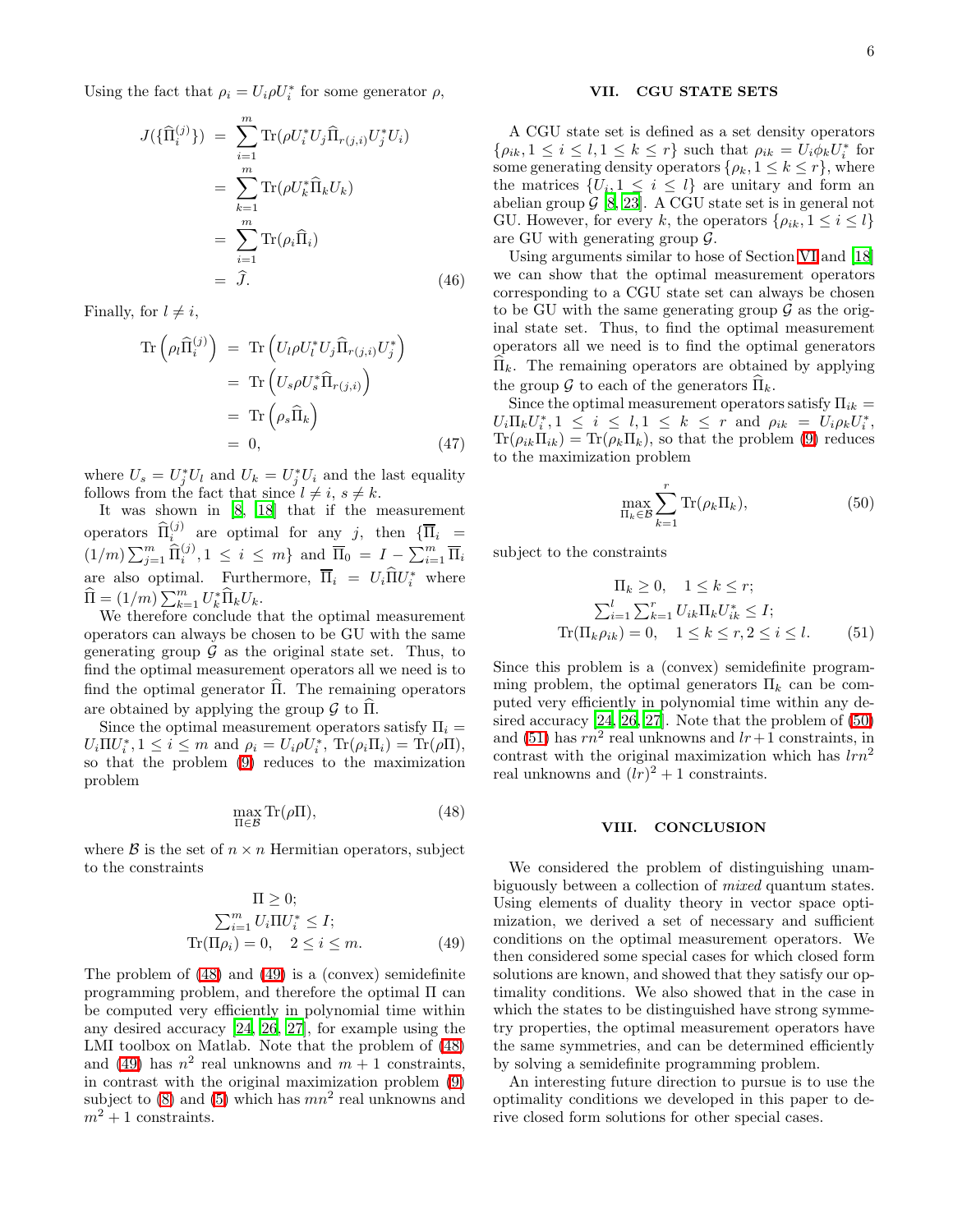# APPENDIX A: PROOF OF [\(30\)](#page-3-3)

<span id="page-6-2"></span><span id="page-6-0"></span>To develop the optimal dual solution in the case of orthogonal null spaces, let  $\Theta = [\Theta_1 \ \Theta_2 \ ... \ \Theta_m],$  and define a matrix  $\Theta^{\perp}$  such that  $\left[\Theta^{\ulcorner} \Theta^{\perp}\right]$  is a square, unitary matrix, *i.e.*,  $[\Theta \Theta^{\perp}]^* [\Theta \Theta^{\perp}] = I$ . Denoting  $Z = \left[\Theta \Theta^{\perp}\right] Y \left[\Theta \Theta^{\perp}\right]^*$ , the dual problem can be expressed as

$$
\min_{Y} \text{Tr}\left(\begin{bmatrix} \Theta & \Theta^{\perp} \end{bmatrix} Y \begin{bmatrix} \Theta & \Theta^{\perp} \end{bmatrix}^* \right) \tag{A1}
$$

<span id="page-6-3"></span>subject to

$$
\Theta_i^* \left[\Theta \Theta^\perp\right] Y \left[\Theta \Theta^\perp\right]^* \Theta_i \ge \Theta_i^* p_i \rho_i \Theta_i, \quad 1 \le i \le m; \\
Y \ge 0. \tag{A2}
$$

Using the orthogonality properties of  $\Theta_i$  and  $\Theta^{\perp}$ , the problem of [\(A1\)](#page-6-2) and [\(A2\)](#page-6-3) is equivalent to

<span id="page-6-4"></span>
$$
\min_{Y} \text{Tr}(Y) \tag{A3}
$$

<span id="page-6-5"></span>subject to

$$
Y_i \ge \Theta_i^* p_i \rho_i \Theta_i, \quad 1 \le i \le m; Y \ge 0,
$$
 (A4)

where

$$
Y = \begin{bmatrix} Y_1 & & & \\ & Y_2 & & \\ & & \ddots & \\ & & & Y_m & \\ & & & & 0 \end{bmatrix} .
$$
 (A5)

Since  $\text{Tr}(Y) = \sum_{i=1}^{m} \text{Tr}(Y_i)$ , a solution to [\(A3\)](#page-6-4) subject to  $(A4)$  is

$$
\widehat{Y} = \begin{bmatrix} \widehat{Y}_1 & & & \\ & \widehat{Y}_2 & & \\ & & \ddots & \\ & & & \widehat{Y}_m & \\ & & & & 0 \end{bmatrix}, \tag{A6}
$$

where

$$
\widehat{Y}_i = \Theta_i^* p_i \rho_i \Theta_i, \quad 1 \le i \le m. \tag{A7}
$$

Then,

$$
\widehat{Z} = \left[ \Theta \Theta^{\perp} \right] \widehat{Y} \left[ \Theta \Theta^{\perp} \right]^* = \sum_{i=1}^{m} p_i P_i \rho_i P_i, \quad \text{(A8)}
$$

as in [\(30\)](#page-3-3).

## APPENDIX B: PROOF OF [\(31\)](#page-3-5)

<span id="page-6-6"></span><span id="page-6-1"></span>To develop the optimal dual solution  $\hat{Z}$  for onedimensional null spaces, we note that  $\widehat{Z}$  lies in the space spanned by  $\Theta_1$  and  $\Theta_2$ . Denoting by  $\Theta$  a matrix whose columns represent an orthonormal basis for this space,  $\hat{Z}$ can be written as  $\hat{Z} = \Theta \hat{Y} \Theta^*$ , where the 2 × 2 matrix  $\hat{Y}$ is the solution to

$$
\min_{Y} \text{Tr}(Y) \tag{B1}
$$

<span id="page-6-7"></span>subject to

$$
\Phi_1^* Y \Phi_1 \ge d_1; \tag{B2}
$$

$$
\Phi_2^* Y \Phi_2 \ge d_2; \tag{B3}
$$

$$
Y \ge 0. \tag{B4}
$$

Here  $\Phi_i = \Theta^* \Theta_i$  and  $d_i = p_i \Theta_i^* \rho_i \Theta_i$  for  $1 \leq i \leq 2$ .

To develop a solution to  $(B1)$  subject to  $(B2)$ – $(B4)$ , we form the Lagrangian

$$
\mathcal{L} = \text{Tr}(Y) - \sum_{i=1}^{2} \gamma_i (\Phi_i^* Y \Phi_i - d_i) - \text{Tr}(XY), \quad (B5)
$$

<span id="page-6-8"></span>where from the Karush-Kuhn-Tucker (KKT) conditions [\[30\]](#page-8-28) we must have that  $\gamma_i \geq 0, X \geq 0$ , and

$$
\gamma_i(\Phi_i^* Y \Phi_i - d_i) = 0, \quad i = 1, 2; \tag{B6}
$$

$$
\text{Tr}(XY) = 0. \tag{B7}
$$

Differentiating  $\mathcal L$  with respect to Y and equating to zero,

$$
I - \sum_{i=1}^{2} \gamma_i \Phi_i \Phi_i^* - X = 0.
$$
 (B8)

If  $X = 0$ , then we must have that  $I = \sum_{i=1}^{2} \gamma_i \Phi_i \Phi_i^*$ , which is possible only if  $\Phi_1$  and  $\Phi_2$  are orthogonal. Therefore,  $X \neq 0$ , which implies from [\(B7\)](#page-6-8) that [\(B4\)](#page-6-7) is active. Now, suppose that only [\(B4\)](#page-6-7) is active. In this case our problem reduces to minimizing  $Tr(y^*y)$  whose optimal solution is  $y = 0$ , which does not satisfy [\(B2\)](#page-6-7) and [\(B3\)](#page-6-7).

We conclude that at the optimal solution [\(B4\)](#page-6-7) and at least one of the constraints [\(B2\)](#page-6-7) and [\(B3\)](#page-6-7) are active. Thus, to determine the optimal solution we need to determine the solutions under each of the 3 possibilities: only [\(B2\)](#page-6-7) is active, only [\(B3\)](#page-6-7) is active, both [\(B2\)](#page-6-7) and [\(B3\)](#page-6-7) are active, and then choose the solution with the smallest objective.

Consider first the case in which [\(B2\)](#page-6-7) and [\(B4\)](#page-6-7) are active. In this case,  $\hat{Y} = \hat{y}\hat{y}^*$  for some vector  $\hat{y}$ , and without loss of generality we can assume that

<span id="page-6-9"></span>
$$
\Phi_1^*\hat{y} = d_1. \tag{B9}
$$

To satisfy  $(B9)$ ,  $\hat{y}$  must have the form

$$
\hat{y} = \sqrt{d_1} \Phi_1 + \hat{s} \Phi_1^{\perp},\tag{B10}
$$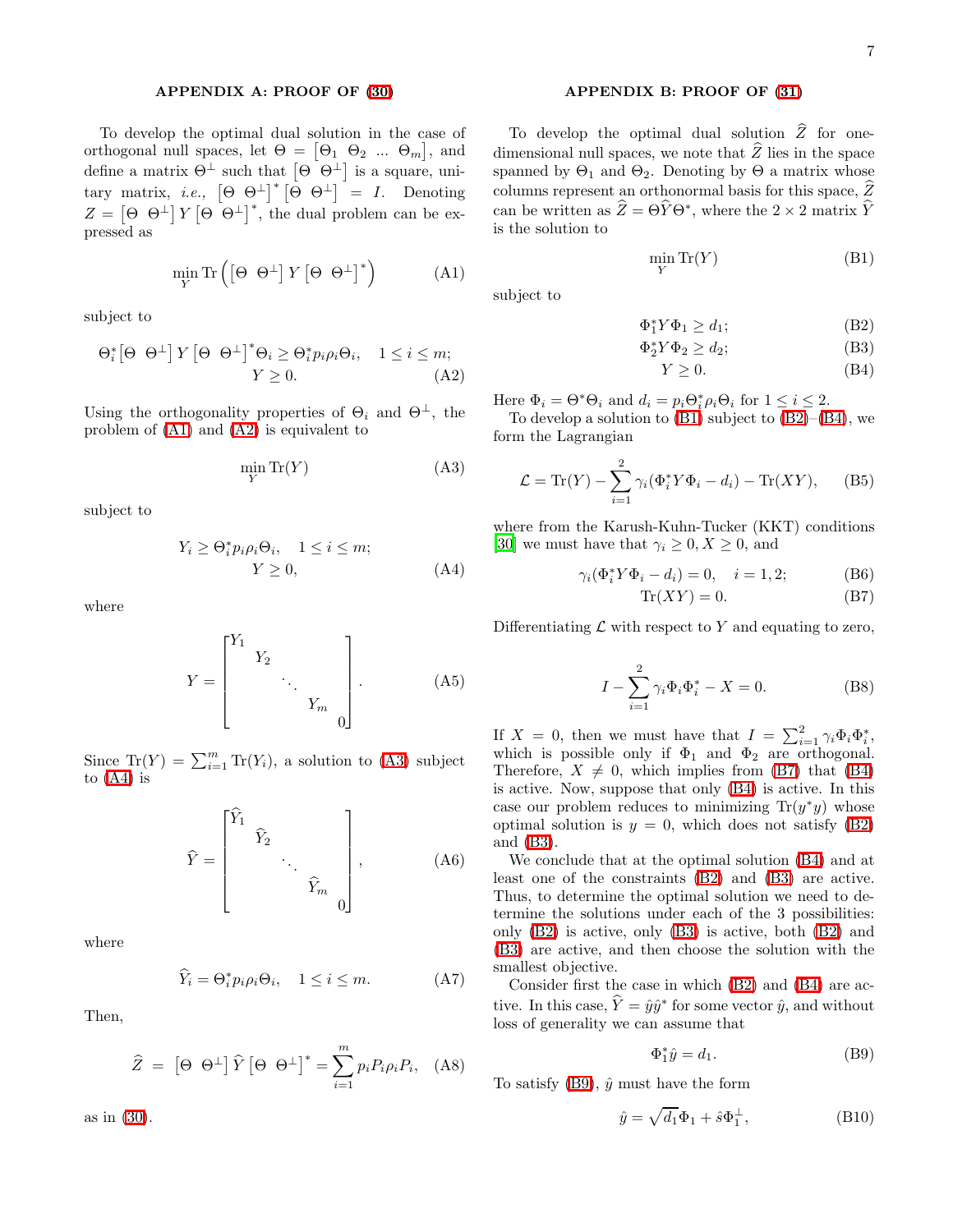where  $\Phi_1^{\perp}$  is a unit norm vector orthogonal to  $\Phi_1$ , so that  $\Phi_1^* \Phi_1^{\perp} = 0$ , and  $\hat{s}$  is chosen to minimize Tr( $\hat{Y}$ ). Since,

$$
\text{Tr}(\hat{Y}) = \hat{y}^* \hat{y} = d_1 + |\hat{s}|^2, \tag{B11}
$$

 $\hat{s} = 0$ . Thus,  $\hat{Y} = d_1\Phi_1\Phi_1^*$ , and  $\text{Tr}(\hat{Y}) = d_1$ . This solution is valid only if  $(B3)$  is satisfied, *i.e.*, only if

$$
\Phi_2^* \widehat{Y} \Phi_2 = d_1 |f|^2 \ge d_2. \tag{B12}
$$

Here we used the fact that

$$
\Phi_2^* \Phi_1 = \Theta_2^* \Theta \Theta^* \Theta_1 = \Theta_2^* \Theta_1 = f,\tag{B13}
$$

since ΘΘ<sup>∗</sup> is an orthogonal projection onto the space spanned by  $\Theta_1$  and  $\Theta_2$ .

Next, suppose that [\(B3\)](#page-6-7) and [\(B4\)](#page-6-7) are active. In this case,  $\hat{Y} = \hat{y}\hat{y}^*$  where without loss of generality we can choose  $\hat{y}$  such that

$$
\Phi_2^* \hat{y} = d_2,\tag{B14}
$$

and

$$
\hat{y} = \sqrt{d_2} \Phi_2 + \hat{s} \Phi_2^{\perp},\tag{B15}
$$

where  $\Phi_2^{\perp}$  is a unit norm vector orthogonal to  $\Phi_2$ , and  $\hat{s}$  is chosen to minimize Tr( $\hat{Y}$ ). Since Tr( $\hat{Y}$ ) =  $d_2 + |\hat{s}|^2$ ,  $\hat{s} = 0$ , and Tr( $\hat{Y}$ ) = d<sub>2</sub>. This solution is valid only if [\(B2\)](#page-6-7) is satisfied, i.e.,

<span id="page-7-3"></span>
$$
\Phi_1^* Y \Phi_1 = d_2 |f|^2 \ge d_1. \tag{B16}
$$

Finally, consider the case in which [\(B2\)](#page-6-7)–[\(B4\)](#page-6-7) are active. In this case, we can assume without loss of generality that  $\Phi_2^* \hat{y} = \sqrt{d_2}$ . Then,

<span id="page-7-4"></span>
$$
\hat{y} = \sqrt{d_2} \Phi_2 + \hat{s} \Phi_2^{\perp},\tag{B17}
$$

where  $\hat{s}$  is chosen such that

$$
\Phi_1^* \widehat{Y} \Phi_1 = d_1,\tag{B18}
$$

and  $Tr(\hat{Y}) = \hat{y}^*\hat{y}$  is minimized. Now, for  $\hat{y}$  given by [\(B17\)](#page-7-3),

$$
\hat{Y} = d_2 \Phi_2 \Phi_2^* + |\hat{s}|^2 \Phi_2^{\perp} \Phi_2^{\perp} + \n+ \hat{s} \sqrt{d_2} \Phi_2^{\perp} \Phi_2^* + \hat{s}^* \sqrt{d_2} \Phi_2 \Phi_2^{\perp *},
$$
\n(B19)

so that

$$
\Phi_1^* \hat{Y} \Phi_1 = d_2 |f|^2 + |\hat{s}|^2 |e|^2 + \sqrt{d_2} \hat{s} e^* f + \sqrt{d_2} \hat{s}^* f^* e
$$
  
=  $|\sqrt{d_2} f + \hat{s}^* e|^2$ , (B20)

where we defined  $\Theta_2^{\perp} = \Theta \Psi_2^{\perp}$ , and e and f are given by [\(32\)](#page-3-8). Therefore, to satisfy [\(B18\)](#page-7-4),  $\hat{s}$  must be of the form

$$
\hat{s} = \frac{1}{e^*} \left( e^{j\varphi} \sqrt{d_1} - f^* \sqrt{d_2} \right),
$$
\nfor some  $\varphi$ . The problem of (B1) then becomes

\n
$$
\hat{s} = \frac{1}{e^*} \left( e^{j\varphi} \sqrt{d_1} - f^* \sqrt{d_2} \right),
$$

$$
\min_{\varphi} \frac{1}{|e|^2} \left| e^{j\varphi} \sqrt{d_1} - f^* \sqrt{d_2} \right|^2, \tag{B22}
$$

which is equivalent to

$$
\max_{\varphi} \Re \left\{ e^{j\varphi} f \right\}.
$$
 (B23)

Since

$$
\Re\left\{e^{j\varphi}f\right\} \le |e^{j\varphi}f| = |f|,\tag{B24}
$$

the optimal choice of  $\varphi$  is  $e^{j\varphi} = f^*/|f|$ , and

$$
\hat{s} = \frac{f^* \sqrt{d_2}}{e^*} \left( \frac{\sqrt{d_1}}{\sqrt{d_2} |f|} - 1 \right). \tag{B25}
$$

For this choice of  $\hat{s}$ ,

$$
\operatorname{Tr}(\widehat{Y}) = d_2 + |\widehat{s}|^2
$$
  
=  $d_2 \left( 1 + \frac{|f|^2}{|e|^2} \left( \frac{\sqrt{d_1}}{\sqrt{d_2}|f|} - 1 \right)^2 \right)$   
 $\stackrel{\triangle}{=} \alpha.$  (B26)

Clearly,  $\alpha \geq d_2$ . Therefore, to complete the proof of [\(31\)](#page-3-5) we need to show that  $\alpha \geq d_1$ . Now,

$$
|e|^2(\alpha - d_1) =
$$
  
=  $|e|^2(d_2 - d_1) + |f|^2 \left(\frac{\sqrt{d_1}}{|f|} - \sqrt{d_2}\right)^2$   
=  $(1 - |e|^2)d_1 + (|e|^2 + |f|^2)d_2 - 2\sqrt{d_1}\sqrt{d_2}|f|$   
=  $(|f|\sqrt{d_1} - \sqrt{d_2})^2$   
 $\geq 0,$  (B27)

where we used the fact that

$$
|e|^2 + |f|^2 = \Theta_1^* \Theta_2 \Theta_2^* \Theta_1 + \Theta_1^* \Theta_2^{\perp} (\Theta_2^{\perp})^* \Theta_1
$$
  
=  $\Theta_1^* \Theta_1 = 1$ , (B28)

since  $\Theta_2 \Theta_2^* + \Theta_2^{\perp} (\Theta_2^{\perp})^*$  is an orthogonal projection onto the space spanned by  $\Theta_1$  and  $\Theta_2$ .

- <span id="page-7-0"></span>[1] A. S. Holevo, J. Multivar. Anal. 3, 337 (1973).
- <span id="page-7-1"></span>[2] C. W. Helstrom, Quantum Detection and Estimation

Theory (New York: Academic Press, 1976).

<span id="page-7-2"></span>[3] Y. C. Eldar, A. Megretski, and G. C. Verghese, IEEE